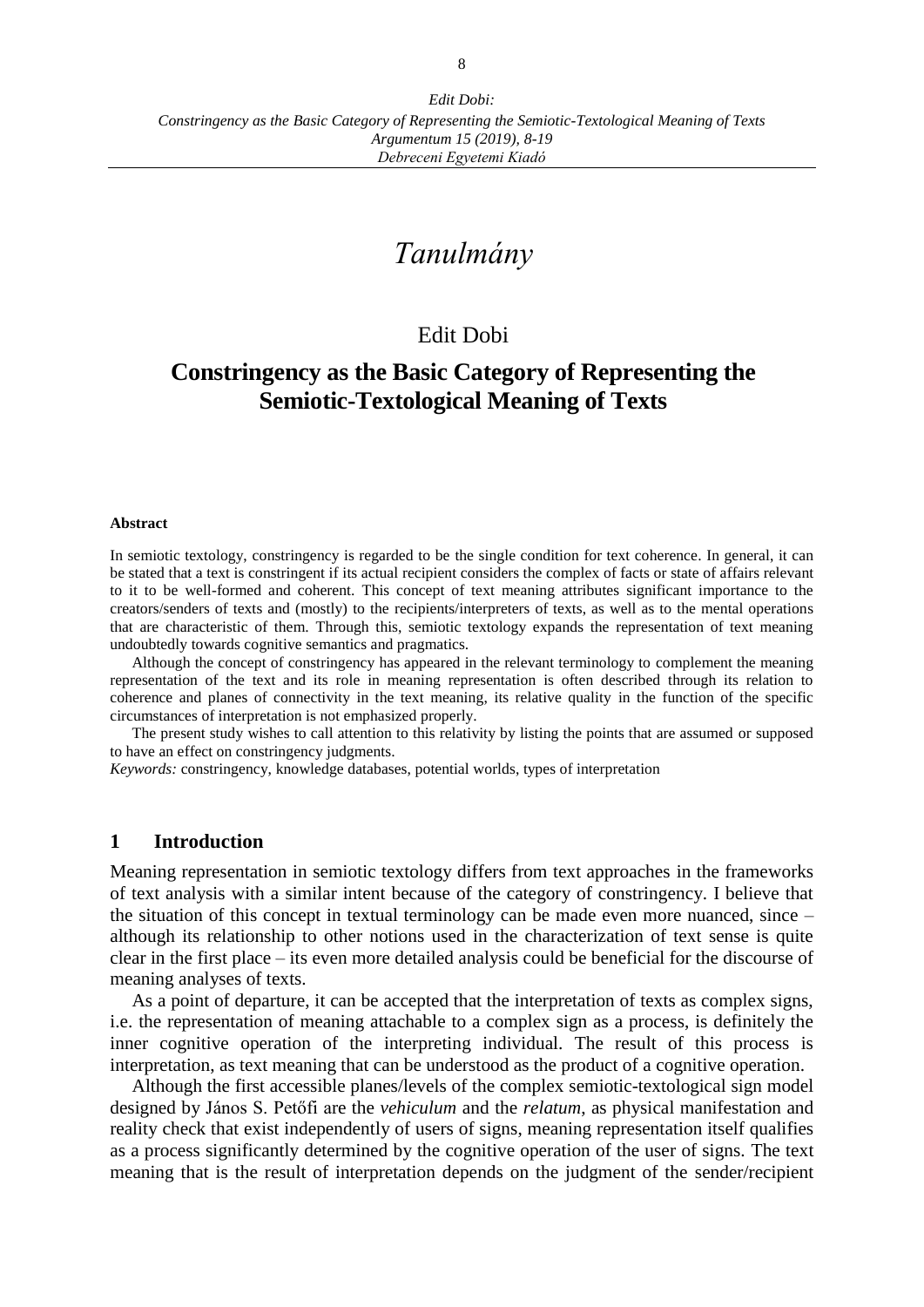because meaning representation can only be rendered to the text if the state of affairs assumed to be expressed by the physical organization of the text is coherent and well formed according to the judgment of the sender/recipient.

The three basic notions of text coherence – connexity, cohesion and coherence –, which characterize the features of text organization (also) available at the linguistic level, are used in Hungarian textologies in a more or less similar sense, while the foreign/international studies reflect a significantly more diverse pool of approaches.<sup>1</sup> The individual textological frameworks might differ concerning which level they consider to be dominant and what kinds of conditions they recognize in the interaction of the levels of coherence. They usually describe the textuality of the text through the materialization of coherence but they do not necessarily agree on what conditions are required for the impression of coherence in the recipient. In this respect, semiotic textology has generated a notion that is not simply essential but one that also fundamentally transforms textological thinking and discourse. The notion of c*onstringency* sheds a different light on the representation of texts because it includes in their description the reality assumed to be reflected by them, together with its coherence and wellformed quality. This concept of text sense attaches a more significant role to the sender and (mostly) the recipient of texts, including the mental operations characteristic of them. Through this choice, semiotic textology expands the representation of text meaning undoubtedly towards cognitive semantics and pragmatics. 2

With the help of the following example of two consecutive sentences, it can be quite well illustrated how the three levels of phenomena available in the linguistic organization of the text are complemented with the category of constringency. This makes it possible to explain textuality even in cases when it cannot be done at the level of the linguistic tools of the text: *I have a headache. A cold front has come through.*

The linguistic tools of the two text sentences do not display any grammatical connection between the units, and there is no semantic connection between the meanings of the individual words either. Thus, the text is neither connective, nor cohesive. Nevertheless, it still qualifies as a coherent text because we can associate a well-formed, i.e., constringent, state of affairs to it on the basis of our theoretical or practical knowledge or experience.

As a matter of course, it is necessary for us to add that the knowledge upon which we base our interpretation of texts comprises a background knowledge that is partly collective, partly individual-sociocultural or absolutely individual. Thus, it is possible that there is simply no constringent state of affairs that could be rendered to the given example among certain geographical, biological and/or anthropological circumstances. Consequently, the example under scrutiny does not qualify as a coherent text, which means that it does not fulfil its function as a text.

In the framework of scholarly appreciations of texts, it is accepted that the intuition of the recipient is a composite of several simultaneous operations. The relationship between meaning and its linguistic code is structural, the connection between meaning and mentalization is cognitive, the tie between meaning and the reality presented is logical, while the link between meaning and communication presupposes a pragmatic approach. The imaging of the coherence components that do not appear at the level of linguistic structures is the end-result of logical, cognitive and pragmatic operations. The linguistic formations responsible for cohesion or connexity (may) strengthen constringency judgments; their lack,

 $\overline{a}$ 

<sup>1</sup> Csatár & Haase 2011, Dobi 2011, Kiss & Skutta 2011

<sup>2</sup> See also Tolcsvai Nagy 2011 and 2013, or Tátrai 2011.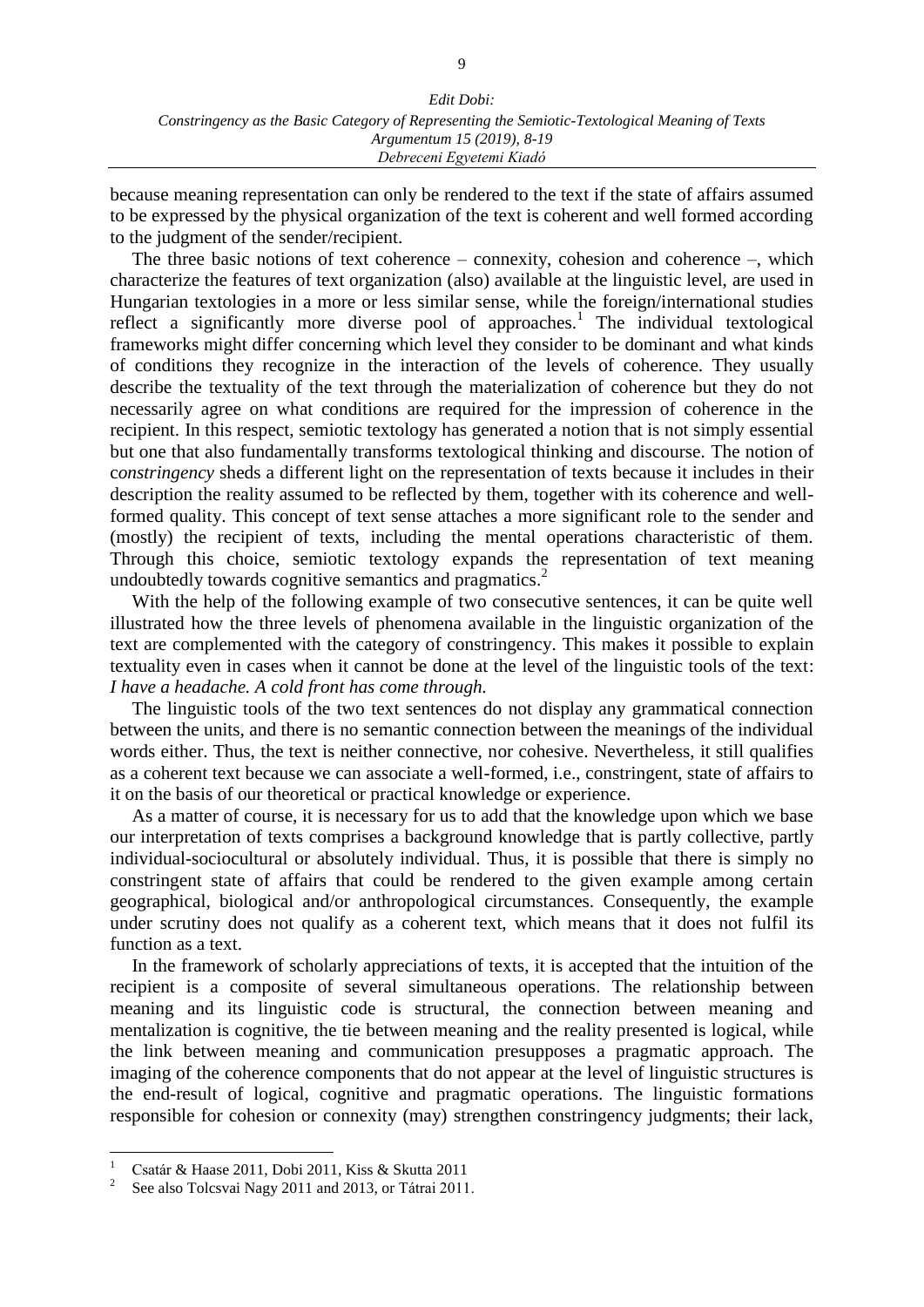however, does not weaken or cancel it, which means that coherence-markers discernible in the linguistic fabric of texts are not preconditions for the constringency or coherence of texts. Petőfi S. puts this the following way: Today, it is quite acceptable to reckon that the coherence (textuality) of a verbal structure does not depend on the interrelatedness – connexity or cohesion – of its linguistic fabric. Instead, it is a function of whether we can accept the state of affairs assumed to be rendered by its linguistic structure to be an organic unit of fact-configuration (fact-combination) or, to use another term, a constringent formation.<sup>3</sup>

We may state that the starting point for sign or text interpretation is the meaning-representational intent of the sender/recipient, while the interpretation of the text is determined by the knowledge available for the recipient in the given interpretation situation at the given moment in time. This knowledge is what János Petőfi S. calls knowledge base. He presents the basic modules of the semiotic-textological approach to text meaning, together with their relations and interactions: the incidental quality of the knowledge bases employed in the context of text creation/interpretation is closely connected to the diversity of the world-creating attitudes characteristic of the sender and the recipient and, parallel with it, to the system of these worlds. The various patterns of these components make it possible to differentiate between individual types of interpretation, the definitive features of which have a fundamental influence on the status of constringency judgments in the various processes of interpretation.

In the light of the above system, it is my intention to give a brief overview below of the components of the issue of interpretation, which constitute formative results of text appreciation according to the views of Petőfi S. and which are instrumental in fine-tuning the status of constringency by offering points of departure as well as notions/concepts for the description of circumstances relevant from the aspect of constringency judgments.

#### **2 Knowledge Bases**

 $\overline{a}$ 

Knowledge bases can be divided into three sectors within the framework of semiotic textology. They include the sectors of knowledge/beliefs, assumptions, and expectations. Although Petőfi S. remarks only casually that this order may be interpreted as an attempt to indicate the decreasing degree of inter-subjectivity, 4 this remark highlights one of the most important attitudes of the features influencing the interpretation of communicational situations. The essence of this attitude is that meaning representation is fundamentally determined by the correspondence or inter-operability between the knowledge bases of the communicating parties. It should be noted here that this is the perspective that makes the model of János Petőfi S. suitable for the examination of the text comprehension of individuals with different mental operation patterns. It offers a possibility to take into account the differences between knowledge bases that are due to the discrepancy between the perspectives of the senders and the recipients (or to the possibility of not, or not clearly, understanding the

<sup>3</sup> "Ma már általánosan elfogadható az a nézet, hogy egy verbális képződmény koherenciája (szövegsége) nem nyelvi szövetének összefüggőségétől – konnexitásától és/vagy kohéziójától – függ, hanem attól, hogy a nyelvi szövete által feltehetően utalt tényállásokat szerves egységű tényállás-konfigurációnak (tényállásegyüttesnek), más kifejezéssel élve konstringens képződménynek tudjuk-e elfogadni." (Petőfi S. 2009: 69)

<sup>4</sup> "ez a sorrend az interszubjektivitás csökkenő foka érzékeltetéseként értelmezhető" (Petőfi S. 2004: 104)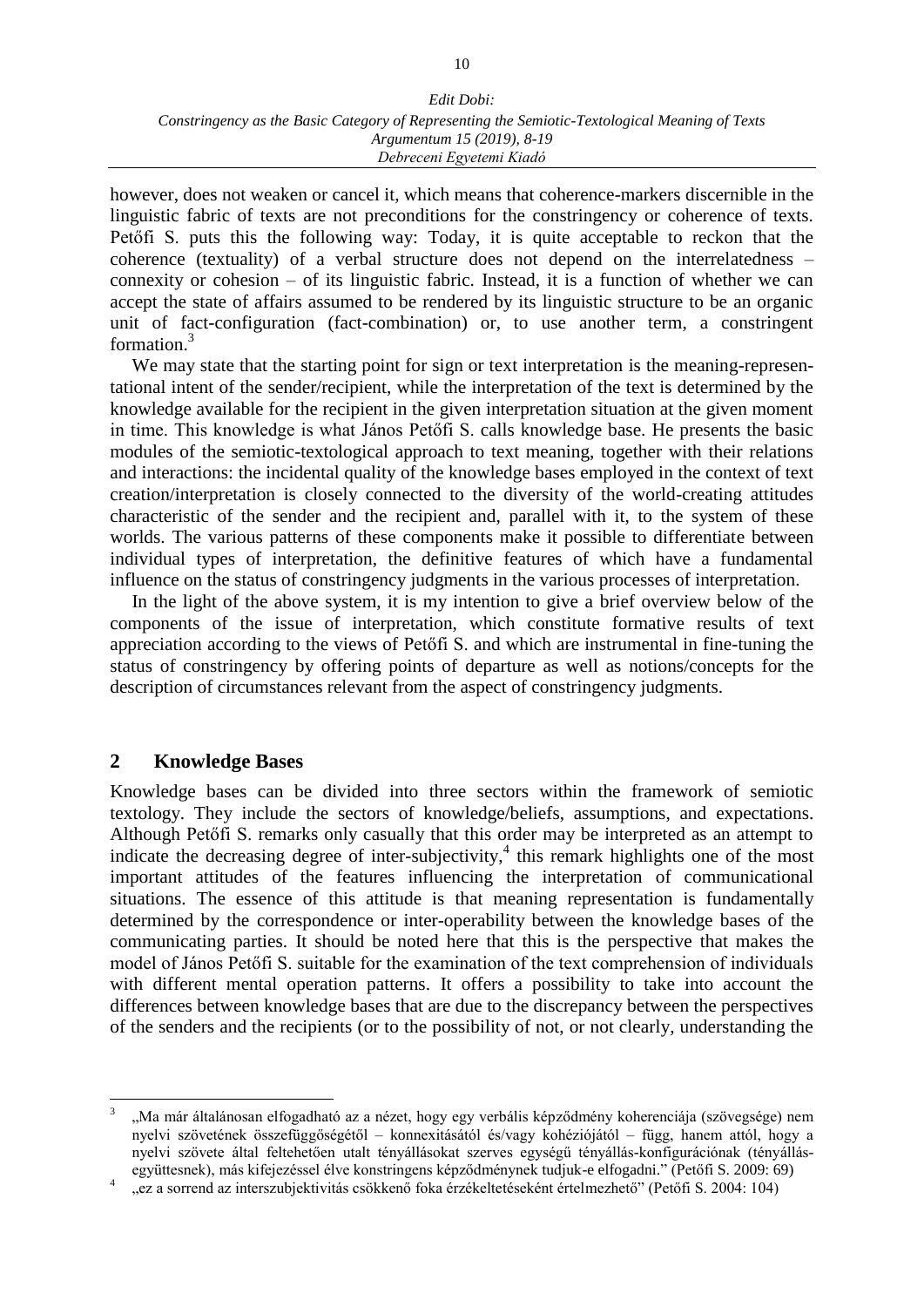sender's perspective, which would restrict the chances for interpretation. (Cf. Dobi 2016,  $2017, 2018.$ <sup>5</sup>

Petőfi S. lists and arranges knowledge bases in an informative configuration and describes them as follows:

– The typological base comprises knowledge and beliefs concerning the types of communication situations and the types of texts, for which reason it has an outstanding role in the process of interpretation. Whichever elements of the central knowledge base the interpreter decides to choose and employ in the interpretive operations depends on which text type he or she considers the text being interpreted belongs to and how he or she regards the type of the communication situation.

– The central base of interpretation contains all the types of knowledge and assumptions concerning all possible media, medium-specifically arranged in a system. The aspects of arranging knowledge and assumption types in a system – projected to all media – are determined by the types of interpretations, the semiotic components of complex signs, the types of organization, and the levels and units of compositional organization. It is in this way Petőfi S. considers feasible the fulfilment of one of the chief expectations about semiotictextology text-meaning representation, which is the compatibility of medium-specific systems.

– The system of knowledge bases also contains so-called local bases, the elements of which maintain connections between the knowledge elements selected from the central base of interpretation. Petőfi S. likens the central base to long-term memory and local bases to operative memory, which is responsible for the quick and systematic recalling of the currently mobilized elements of knowledge.

If we consider only knowledge and belief, as the two most important attitudes, the contents of the knowledge and belief sectors of the bases may come from a variety of sources, for which Petőfi S. offers the following examples (where A indicates what he thinks is professional, while B is for individual approaches to texts):

(Aa) The interpreter may try to reconstruct the sender-specific knowledge/beliefs.

(Ab) The interpreter may try to reconstruct the knowledge/beliefs that can be regarded adequate concerning the given *vehiculum*.

(Ba) The interpreter may operate with the system of his or her own knowledge/beliefs, not bothering to check if the latter can be regarded adequate from a historical/philological perspective concerning the *vehiculum* to be interpreted and/or its sender.

(Bb) The interpreter may operate with the system of what he or she assumes to be the knowledge/beliefs of another (existing or merely imagined) interpreter, not bothering either to check if the latter can be regarded adequate from a historical/philological perspective concerning the *vehiculum* to be interpreted and/or its sender. 6

 $\overline{a}$ 

<sup>5</sup> Considering the decoding characteristics of sounding media, Petőfi S. complements the above concept of knowledge bases by adding that, when interpreting *vehiculum*-s whose reception cannot be repeated, every base has to contain a fourth sector, too, which is the sector of psycho-physical dispositions. For justifying this, he contends that it may not be assumed that the interpreter always has the same degree of perceptional disposition or that he or she always remembers all of the relevant information pieces. [,... nem tételezhető fel sem az, hogy az interpretátor a percepciós diszpozíciónak folyamatosan ugyanazon fokával rendelkezik, sem az, hogy folyamatosan valamennyi releváns információra emlékszik."] (Petőfi S. 2004: 104)

<sup>6</sup> "(Aa) Az interpretátor megpróbálhatja rekonstruálni az alkotóspecifikus ismereteket / hiedelmeket.

<sup>(</sup>Ab) Az interpretátor megpróbálhatja rekonstruálni azokat az ismereteket / hiedelmeket, amelyek az adott vehikulumra vonatkozóan adekvátnak tarthatók.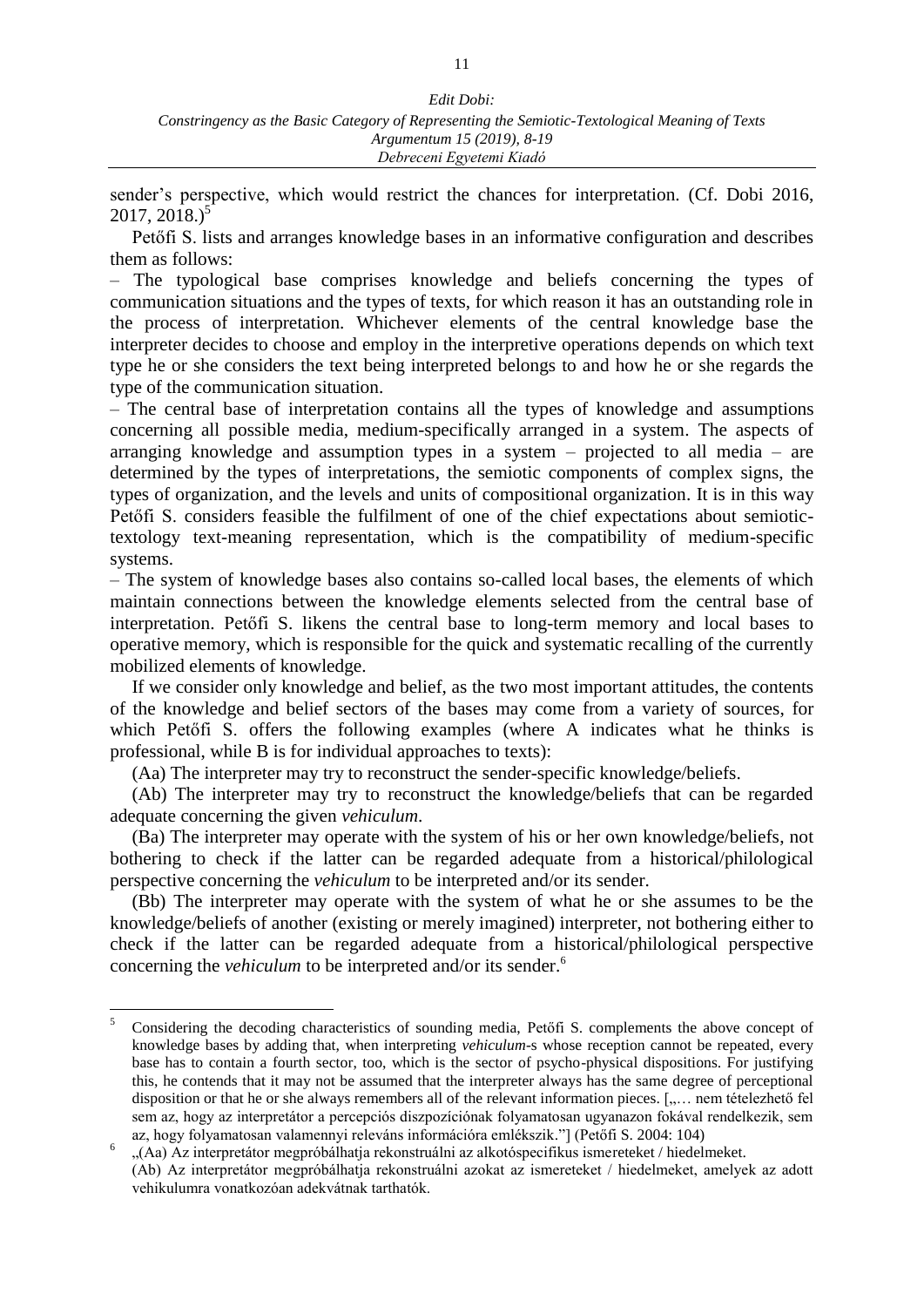From a different aspect, the role of knowledge bases in text interpretation can be explained by applying the concept of background knowledge as well as by applying their sub-categories in meaning representation. The components of knowledge used in the imaging of textual meaning are arranged into conceptual schemas containing elements related to individual key terms, the static components of which form frameworks of knowledge, while its elements with a dynamic meaning constitute scenarios. The role of these networks of expressions is described by Gábor Tolcsvai Nagy as follows: the conceptual schemas set the limits for and mark the ingredients of a textual representation or they incorporate all this as part and parcel of the text. Furthermore, they assist in constructing the notional network of the world of the text; a network that identifies notional links within the text on the one hand, while on the other hand, it establishes a contact between knowledge and the sense of the text. 7 For the observation of interpreting individual texts, the examination of potential scenarios that materialize in the interaction of the sender and the recipient may provide especially useful data, bearing in mind the statement also made by Tolcsvai Nagy which contends that in the course of operating the scenarios, a process of understanding takes place.<sup>8</sup>

### **3 Propositional Attitude and Worlds**

 $\overline{a}$ 

On the basis of what has been discussed above, it should be quite clear that the interpretation of texts, i.e. the representation of meanings that can be rendered to them as complex signs, is closely connected to the knowledge available for the recipient during the process of the given imaging of meaning and to what sorts of logical connections the recipient recognizes, assumes, etc. between the individual elements of knowledge. These judgments and conclusions of the recipient compose his or her propositional attitude, which is in fact the cognitive relationship that determines the individual world created by the recipient for him or herself about the sense or meaning of the text.

Attitudes that create worlds expand the interpretation of meaning into a philosophical issue. Within the framework of analytical philosophy, David Lewis uses the explanation of possible worlds for the justification of the role of the interpreting attitude in imaging meaning. (Lewis 2004, and Bács & Kocsis 2011).<sup>9</sup> The influence of this can be discovered in the views

<sup>(</sup>Ba) Az interpretátor operálhat saját ismereteinek / hiedelmeinek rendszerével, nem törődve annak ellenőrzésével, hogy azok az ismeretek / hiedelmek történeti / filológiai szempontból adekvátnak tekinthetőke az interpretálandó vehikulumra és / vagy annak alkotójára vonatkozóan.

<sup>(</sup>Bb) Az interpretátor operálhat egy másik (ténylegesen létező vagy csupán elképzelt) interpretátor általa feltételezett ismereteinek / hiedelmeinek rendszerével, ebben az esetben sem törődve annak ellenőrzésével, hogy azok az ismeretek történeti / filológiai szempontból adekvátnak tekinthetők-e az interpretálandó vehikulumra és / vagy annak alkotójára vonatkozóan." (Petőfi S. 2004: 106)

<sup>7</sup> "a fogalmi sémák kijelölik egy szövegbeli reprezentáció határait, összetevőit, vagy mindezt bennfoglalásként teszik a szöveg részévé, továbbá a szövegvilágbeli fogalmi háló kiépítését segítik elő, egy olyan hálóét, amely egyrészt a szövegen belül jelöl ki fogalmi összefüggéseket, másrészt kapcsolatot hoz létre a szövegértelem és a tudás között" (Tolcsvai Nagy 2000: 497)

<sup>8</sup> a forgatókönyv működtetésekor megértésfolyamat játszódik le" (Tolcsvai Nagy 2001: 76)

<sup>9</sup> Bács and Kocsis, in their study on the possible worlds of Lewis's philosophy, list the items of the concept that help to understand why certain phenomena (world partners) belong to the same actual world, or what makes a possible world possible. They create a relatively stable ground for understanding the notion of the world by considering spatial and temporal relations. Although Lewis's philosophy does not include the phenomenon of the world created by the mental imaging of the individual recipient, its theory can be smoothly adapted to the research of semiotic text interpretation.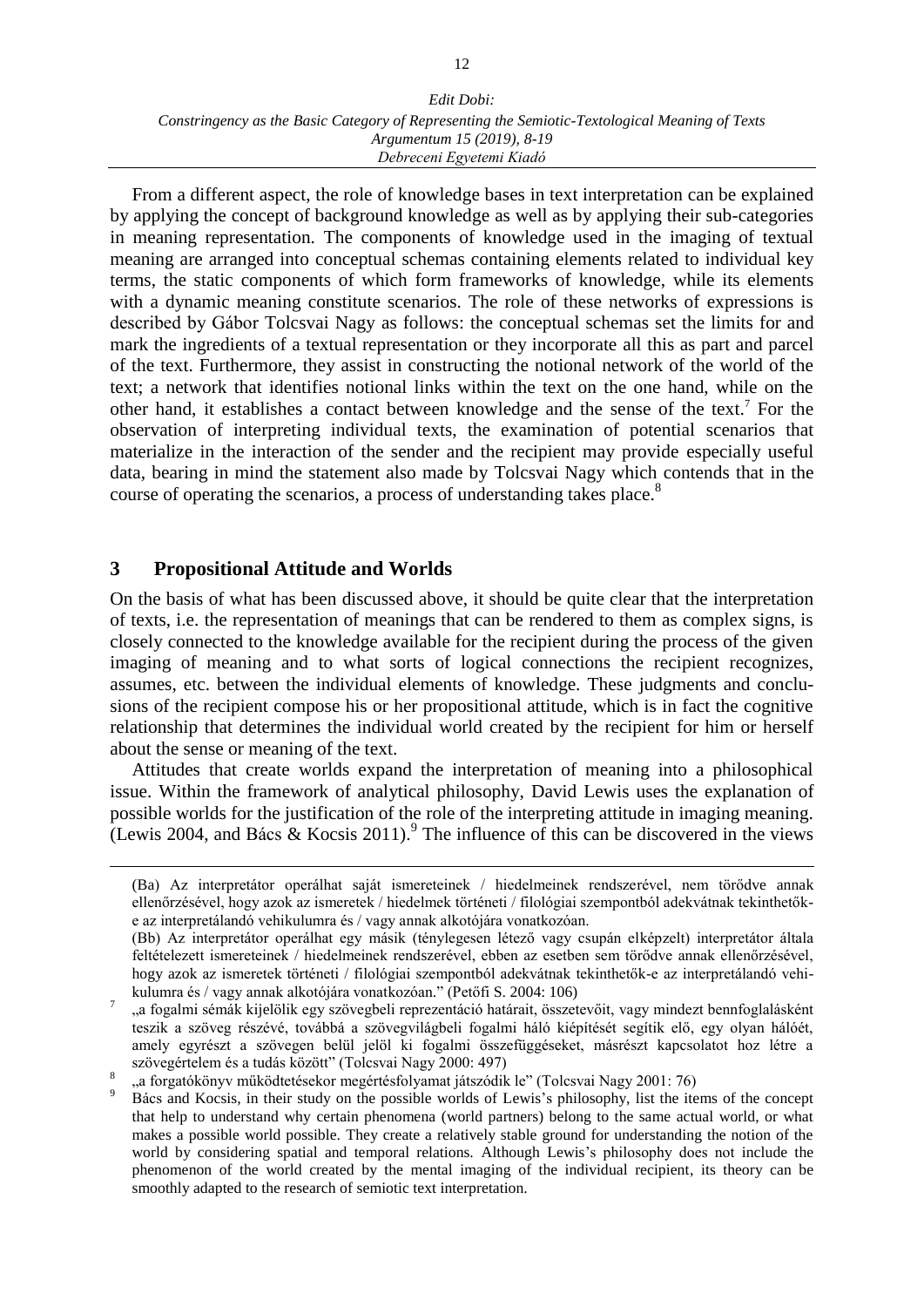#### *Edit Dobi: Constringency as the Basic Category of Representing the Semiotic-Textological Meaning of Texts Argumentum 15 (2019), 8-19 Debreceni Egyetemi Kiadó*

of several other thinkers: for example, in the constructivist model created by Árpád Bernáth and Károly Csúri for literary texts, which provides a system of possible worlds (Berháth 1997, Bernáth & Csúri 1981); or in the world concepts of János Petőfi S., through which the knowledge bases essential in interpretation can be grasped (Petőfi S. 1994).

The relevance of thinking in terms of worlds is based upon the comparability of instances of mental imaging occurring in the sender and in the recipient. As it has been mentioned in the discussion of knowledge bases and logical operations, the individual background knowledge of the sender of a text and that of the recipient of the same text are based on experiences determined by their individual socio-culture and upbringing. That is to say, they inevitably contain similar and also different components of knowledge, as a consequence of which there will also be similarities and differences in the sense(s) concerning the mental image of the linguistic formation of a text decoded separately by each one of them as well as in the sense(s) concerning the mental image of the reality assumed to be expressed by the text.

Prompted by Károly Csúri's *possible worlds*, <sup>10</sup> János Petőfi S. incorporates the theory of possible worlds into the explanation of semiotic-textological imaging of meaning, too; naturally, in a much broader and general sense than in Csúri's literature-centered approach (cf. Petőfi S. 1994):

– In a semiotic-textological sense, <sup>11</sup> the *actual world* – despite the association justifiably evoked by the concept – is not an objective reality that exists independently of language, but a world that is assumed to be actual by specific conventions.

– A *text world* is a complex of facts (states of affairs) assumed to be expressed through the physical implementation of the text.

– A *possible world* can be understood in its relation to the actual world: to put it simply, we regard it to be an assumed reality. It is the totality of the utterances of the sender, organized by the propositional attitude, in which the state of affairs of the *text world* qualify to be true or possible for the interpreter/recipient. János Petőfi S. identifies the concept of propositional attitudes with the expressions that make up partial worlds, in which the sender's own attitude is expressed, in which he or she separates and distances his or her own statements from the actual (real) world, as from a basis of reference, and initiates a possible world.<sup>12</sup>

– A *partial world* is one of the components of the world fragment, which we can separate from the rest of the components of the world according to whatever aspect (e.g., the distinguishing marks can be time, place, the actors in a situation, etc.).

The system of worlds is related to the coherence-judgment of the recipient. If the judgment of the recipient can accept a given configuration of state of affairs as a configuration belonging to a possible world, it considers the given configuration of state of affairs constringent; while in the opposite case, it does not consider the given configuration of state of affairs constringent, as a consequence of which it does not regard the given verbal organization coherent, which means it cannot regard it to be a text either. (Cf. Petőfi S. 2009: 67.)

The model of world-concepts interpreted in this way makes it evident that this approach is very similar to the theory of knowledge bases and types of interpretation defined by Petőfi S.

 $10$ "lehetséges világok" (cf. Csúri 1987)

<sup>&</sup>lt;sup>11</sup> Langacker's dynamic evolutionary model can also be relevant here (cf. Langacker 1991).<br><sup>12</sup> e gaint kijolontósoit a való(a) vilógtól mint referenciális házistól albetéraló altóvalító *(i*)

<sup>&</sup>quot;a saját kijelentéseit a való(s) világtól mint referenciális bázistól elhatároló, eltávolító és lehetséges világot indítványozó magatartása jut kifejezésre" (Vass 1990: 103) Among the world-creating factors, we can find terms such as *to know, to surmise, to suspect, to believe, to assume, to impart,* etc.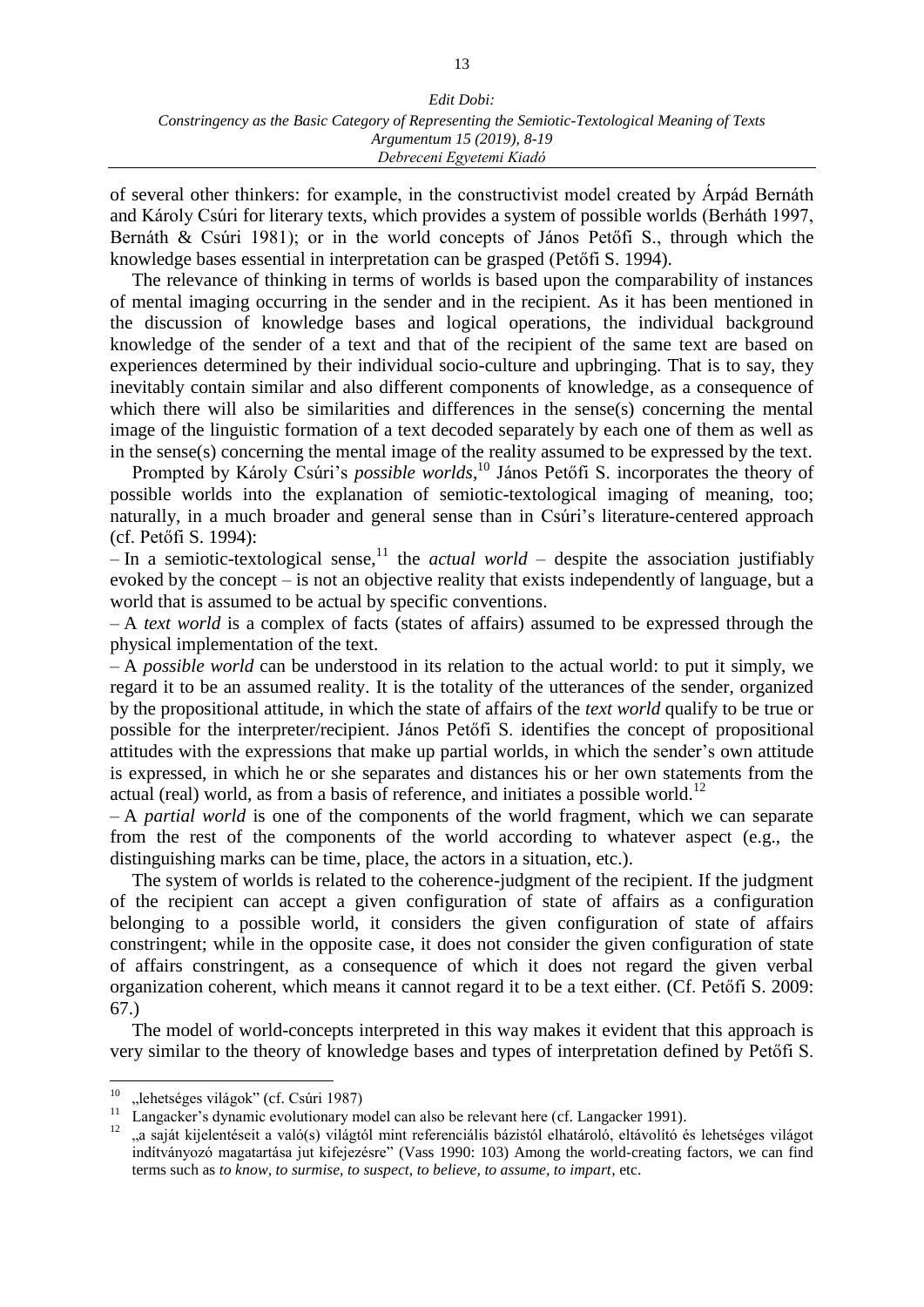and, in effect, it can be viewed as the cognitive theoretical source of the semiotic-textological approach to texts.

#### **4 Types of Interpretation**

In his *A társalgás cselei [La pragmatique aujourd'hui. Une nouvelle science de la communication]*, Moeschler and Reboul note the following about research aiming to describe the process of interpretation: The processes of interpretation could be described precisely in only a few cases. Cognitive linguists either use undefined terms such as discourse, coherence, and discursive memory or borrow specific concepts from artificial intelligence research (scenarios, frames, etc.), which they employ in totally blurred senses. We appreciate the efforts of IT specialists, since it is either them or a few logical philosophers that the only acceptable models of the operation of discourse come from. Even so, our impression is that not one of the currently available models would satisfy the requirements imposed on a theory of the operation of discourse. (2000: 229)

Closely connected to offering a system of knowledge types used in the representation of text meaning, János Petőfi S. also intended to classify the salient forms of interpretation as various types. Just like the typology of knowledge bases, this system cannot be complete either; however, it aims to illustrate in accordance with the effort to systematize knowledge bases that the interpreter's intention can also be assumed to be of different types. On the basis of certain recipient attitudes, which are assumed to be generally known, the groups below may be easily distinguishable from one another: we may possibly recognize and identify in ourselves quite easily the recipient attitudes illustrating the types below (cf. Petőfi S. 2004: 94–95):



The terms established for differentiating between various types of interpretation are to be understood as follows:

– Spontaneous interpretation is carried out intuitively.

– Theoretical interpretation – as its name suggests – happens in a theoretical framework, which functions as an aspectual basis.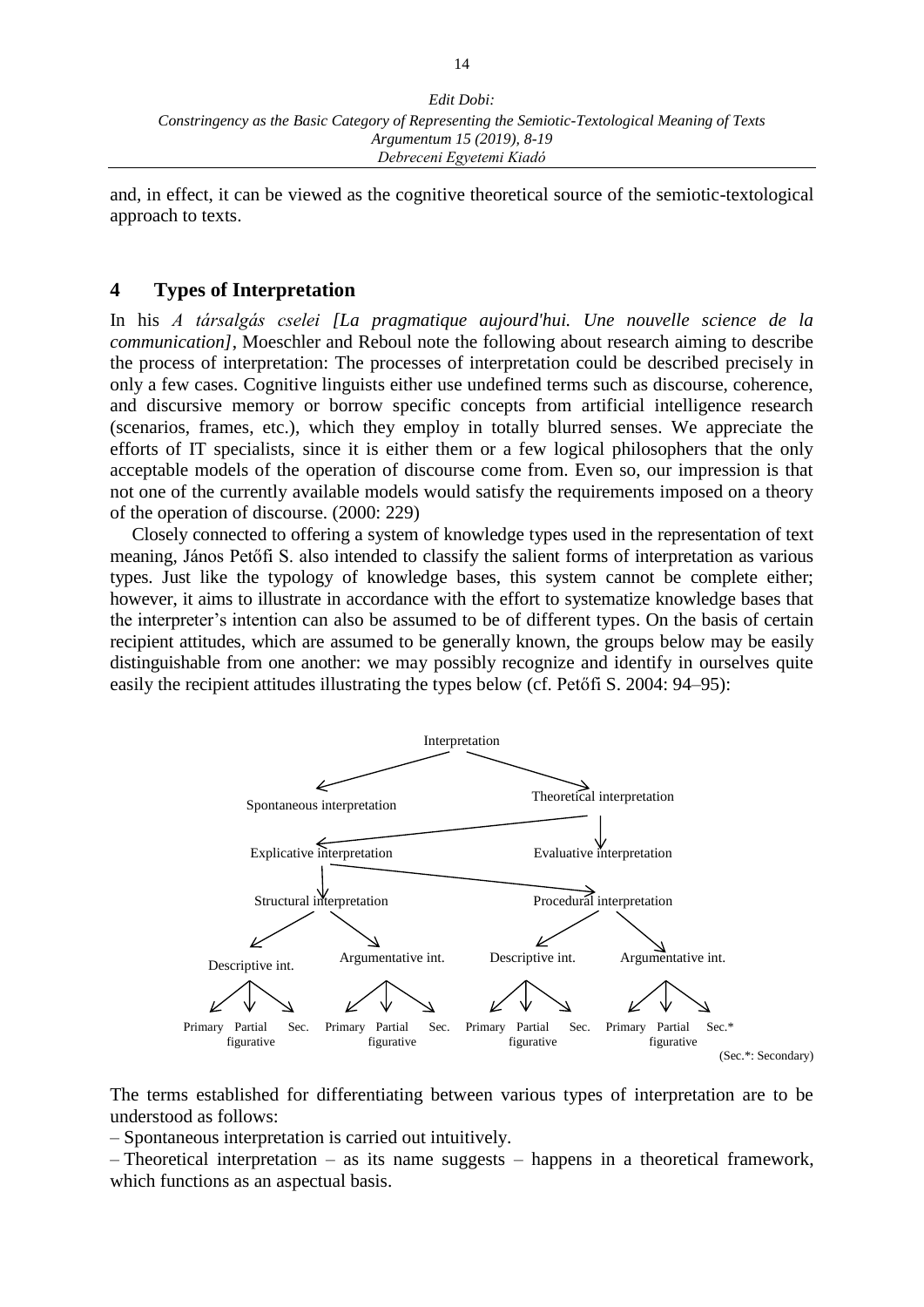– Explicative interpretation connects a formal organization and a corresponding semantic structure to a *vehiculum* (or to any component of a *vehiculum*).

– Evaluative interpretation qualifies the operations performed during the course of explicative interpretation according to a predetermined value system.

– Structural interpretation examines the structure of explicative interpretation as a result, i.e., it represents the static relations between the elements of the structures.

– Beyond the representation of the static relations, procedural interpretation also contains pieces of information that concern the logical, causal and temporal connections of these relations.

– Structural and procedural interpretations are descriptive if they merely represent the result of interpretation without any explicit argumentation concerning why exactly that specific interpretation has been made.

– Both structural and procedural interpretations are argumentative if they also involve an explicit argumentation concerning the nature of the descriptive interpretation.

Regarding explicative interpretation, Petőfi S. highlights a phenomenon that allows further differentiation possibilities. This is the choice of applying either a verbatim or a non-verbatim (figurative, metaphoric, symbolic, etc.) interpretation to the linguistic sign, which is evidently in a close connection with the cognitive approach of the interpreter, too. By using this as a point of departure, Petőfi S. distinguishes between primary, partially figurative, and secondary explicative interpretations.

– In the course of primary interpretations, the interpreter assigns a verbatim meaning to a given *vehiculum*, as an example for which Petőfi S. offers the texts of formal sciences, such as mathematics and logic.

– In the course of partially figurative interpretations, the interpreter assigns a verbatim meaning to some of the elements of a given *vehiculum*, while the rest of the elements are assigned figurative (metaphoric, metonymic, etc.) meanings. Petőfi S. reckons that the interpretation of most of the texts belongs to this category.

– In the course of secondary interpretations, the interpreter assigns a symbolic meaning to a given *vehiculum*, even if a verbatim or figurative meaning of the text is feasible. This interpretive approach is characteristic, for example, of the meaning representation of poetic texts.

These interpretation categories offer a systematic apparatus for describing any interpretation process: for example, the interpretation of a scholarly or scientific article for the purpose of writing a review about it would be characteristically a primary, argumentative, procedural, explicative and theoretical interpretation.

### **5 The Influence of Interpretation Features on the Status of Constringency Judgments**

On the basis of the above, it is clear that the notion of constringency is used to describe the judgment of senders/recipients: a text is considered constringent – and, consequently, also coherent – if the state of affairs assumed to be associated with it by the sender/recipient is well formed according to the judgment of recipient/sender. This motive in meaning representation is in harmony with the theory of the so-called double sign model, in which the mental operations of the users of signs are equally part and parcel of the meaning in the imaging carried out by both the marker (significans) and the marked entity (significatum).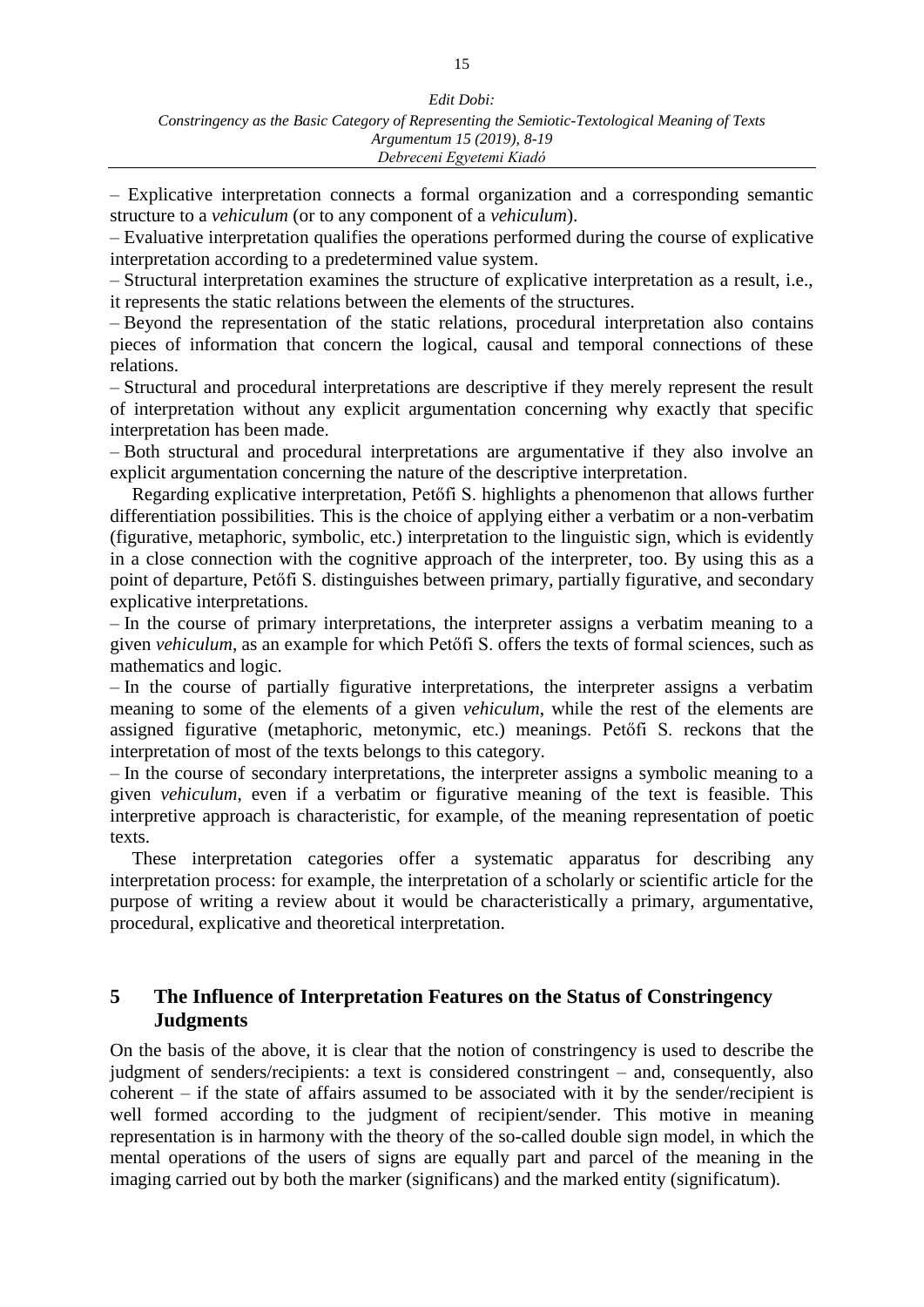| Edit Dobi:                                                                                     |
|------------------------------------------------------------------------------------------------|
| Constringency as the Basic Category of Representing the Semiotic-Textological Meaning of Texts |
| Argumentum 15 (2019), 8-19                                                                     |
| Debreceni Egyetemi Kiadó                                                                       |

There are several text examples the analysis of which proves that the constringency – and coherence – of texts is not dependent on the availability of the semantic and grammatical acceptability (cohesion and connexity) of linguistic organization (Nagy 2012, Dobi 2019, etc.).

On the basis of the approaches that prefer the examination of the linguistic organization of texts, it is difficult to form an opinion concerning what kind of impressions and experiences of the recipient are exactly responsible for the factors that constitute the constringency judgment created in the recipient.

Nevertheless, as the differences between the procedures of meaning representations that are characteristic of individual interpretation types can be more or less modeled on the basis of the salient features of the interpretation types, this could serve as an appropriate prompt for contemplating the status of constringency judgments. For this, further points of departure might be our experiences concerning the comprehension and interpretation of texts (of various types) as well as our background knowledge about the results and findings of cognitive linguistics on the given topic.

However, from the aspect of fine-tuning our views on constringency, I believe that highlighting a few circumstances might not be amiss:

– the introduction of this concept can be seen as an effort to further clarify the terminological apparatus that does not adequately serve the purpose of differentiating the phenomenon of text coherence and to aim at detailing the representation of text meaning;

– the constringency judgment embedded in the process of interpretation cannot be regarded as a conclusion of the recipient concerning the state of affairs expressed by the text (as it is suggested by the terminological classification of some overviews in the relevant literature), since its nature is much more complex than that;

– the status of the notion of constringency is closely connected to the markers determining the type of interpretation: the knowledge bases used as points of departure as well as the features that are the cornerstones of the above interpretation typological system.

It is not at all surprising that the most conspicuous difference in the status of the constringency judgment may be surmised between the spontaneous and the theoreticalevaluative interpretations. In the course of spontaneous text comprehension – when the recipient is not consciously aware of the operation of the linguistic tools responsible for the effect of textuality –, the constringency judgment of the recipient is the first impression conveyed by the text sense. This does not assist the recipient during the interpretation process in establishing a receptive attitude towards the linguistic formation that would seek for connections between the state of affairs that can be assigned to the details of the linguistic level. As regards the theoretical-evaluative interpretation attitude in text research, it also contains an awareness of the linguistic manifestations of the connections between the details of states of affairs that can be assigned to the text in addition to the spontaneous constringency judgment. Thus, this explicative attitude does not allow the constringency judgment to be assumed as a primary impression in the process of reception but as part of a much more complex interaction through a sensitization of the linguistic manifestations of the semantic and grammatical coherence. The simple reason for this is that these linguistic phenomena are the components of the textual linguistic value system that represents the theoretical framework for evaluation in the given interpretation situation.

If we compare the descriptive and the argumentative acts of interpretation, we notice that the constringency judgment formed during the course of descriptive interpretation concerns only the issue of how well-formed the state of affairs assigned to the given text is. However,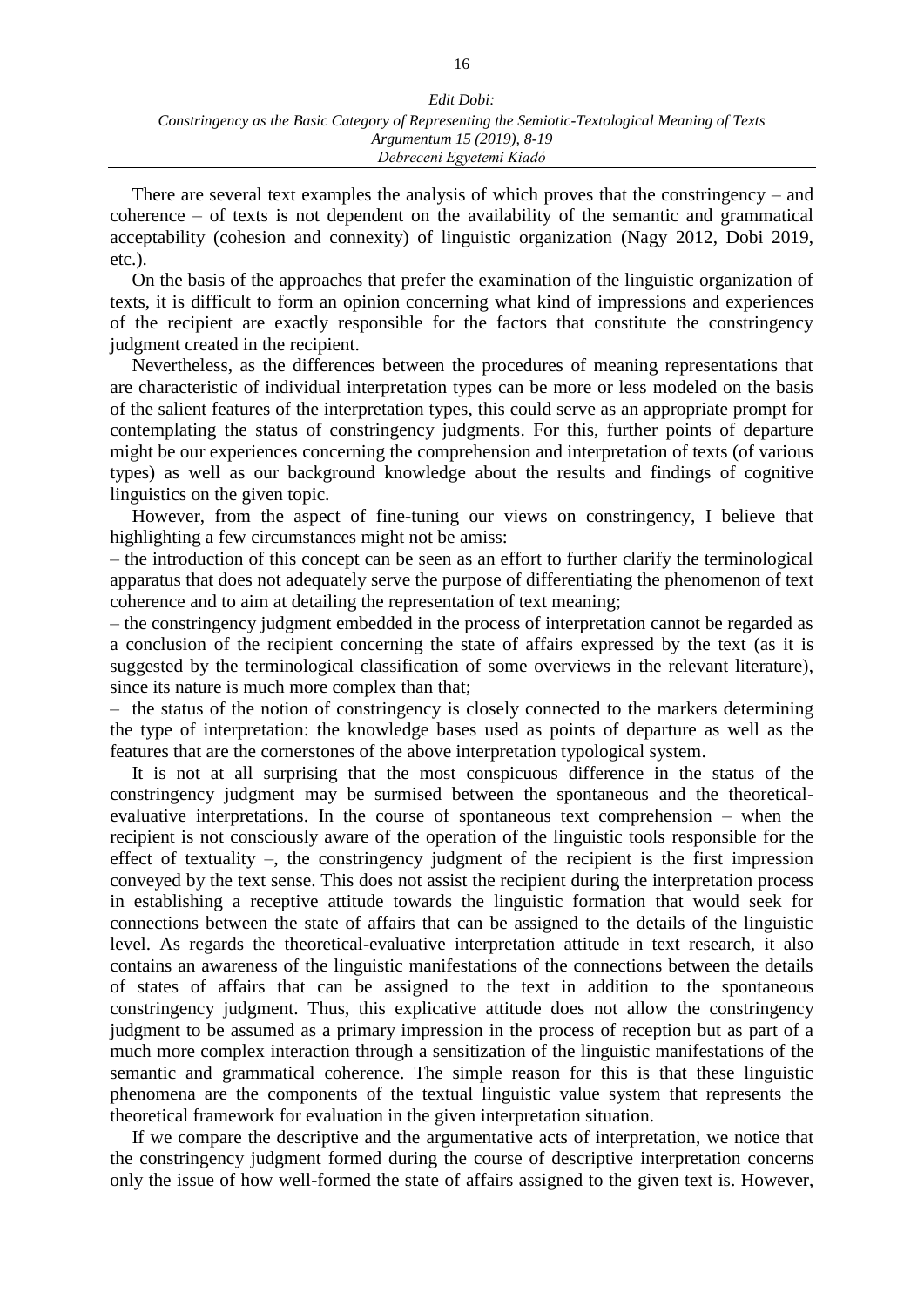the constringency judgments in argumentative interpretation are made in accordance with aspects that highlight the process of forming the receptive judgment, together with its causeand-effect relationships. Accordingly, the constringency judgments formed in the course of these two text interpretation processes are essentially different from one another.

It is also well known in cognitive semantic research that the operations of understanding verbatim and non-verbatim meanings are different, and it concerns not only the process of imaging but also the knowledge components mobilized during the process of understanding. The representation of non-verbatim meaning(s) itself involves several types of operations. The knowledge components required for making sense of irony, humor, ridicule, symbolism, figurative meanings, etc., contribute to the formation of the constringency judgment at various levels of background knowledge. In addition to the neurological development of the recipient, the ability to recognize the perspective of the sender of the message is powered by the experiential knowledge of the individual that derives from communicational situations; while the source of making sense of symbols is often the body of collective knowledge of an entire nation or humankind itself; etc.).

The above train of thought aims to emphasize the fact that the generalized interrelations of the definition of the concept of constringency are applicable to text comprehension processes belonging to different interpretation types according to differing factors. This might make it imperative for us to review and give further considerations to our understanding of the phenomenon of constringency in order to fine-tune its definition in the light of the information concerning the circumstances discriminating between the individual types of text interpretation.

#### **References**

- Bács, Gábor & Kocsis, László (2011): Lewis a világok sokaságáról [Lewis on the Multiplicity of Worlds]. *Magyar Filozófiai Szemle* 2011/4, 153–177.
- Bernáth, Árpád (1997): A lehetséges világok poétikai elméletének szellemi gyökerei [The Spiritual Roots of the Poetic Theory of Possible Worlds]. *Helikon Irodalomtudományi Szemle,* 43:(4) 377–393.
- Bernáth, Árpád & Csúri, Károly (1981): A "lehetséges világok" szemantikájának relevanciája [The Relevance of the Semantics of "Possible Worlds"]. *Magyar műhely* 19:(64), 19–33.
- Csatár, Péter & Haase, Zsófia (2011): Koherencia és kohézió [Reflexiók e két fogalom értel](http://mnytud.arts.unideb.hu/ot/16/08csatarpeterhaasezsofia57-80.pdf)[mezésére a német nyelvű szakirodalom alapján](http://mnytud.arts.unideb.hu/ot/16/08csatarpeterhaasezsofia57-80.pdf) [Coherence and Cohesion – Reflections on the Interpretation of These Two Concepts on the Basis of German-Language Linguistic Literature]. In: Dobi Edit (szerk.): *Officina Textologica* 16. *A szövegösszefüggés elméleti és gyakorlati megközelítési módjai. Poliglott terminológiai és fogalmi áttekintés. (Petőfi S. János 80. születésnapjára)* [Theoretical and Practical Approaches to Text Coherence: A Polyglot Overview of the Terminology and Concepts. (On the 80<sup>th</sup> Birthday of János Petőfi S.]*.* Debrecen: Magyar Nyelvtudományi Tanszék, 57–80.
- Csúri, Károly (1987): *Lehetséges világok. Tanulmányok az irodalmi műértelmezés témaköréből* [Possible Worlds: Studies in Literary Analysis]. Budapest: Tankönyvkiadó.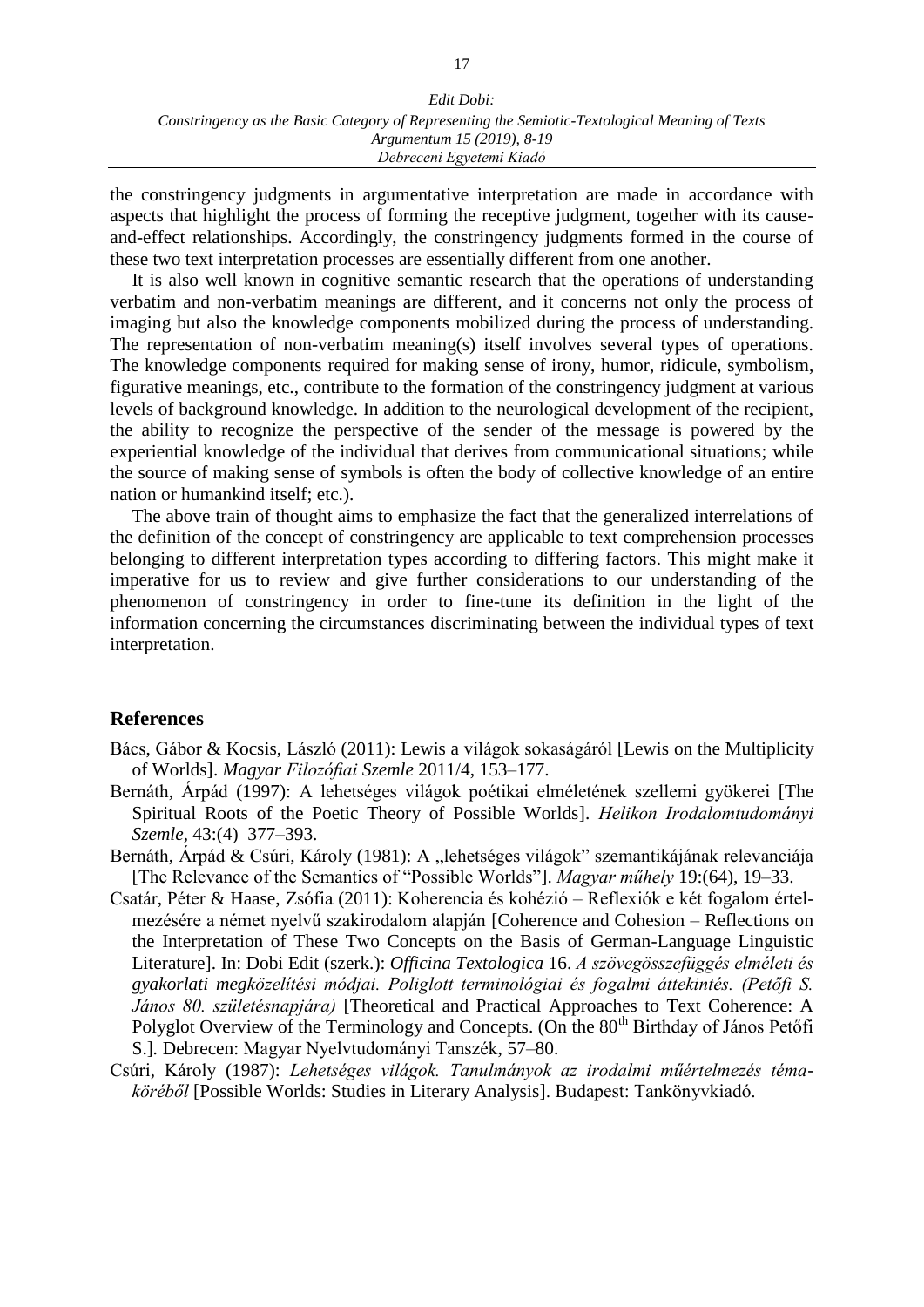- Dobi, Edit (2011): A szemiotikai textológia a magyar szövegtani kontextusban. Terminológiai kérdések a magyar nyelv szövegtanában [Semiotic Textology in a Hungarian Context: Issues of Terminology in the Textology of the Hungarian Language]. In: Dobi Edit (szerk.): *Officina Textologica* 16. *A szövegösszefüggés elméleti és gyakorlati megközelítési módjai. Poliglott terminológiai és fogalmi áttekintés. (Petőfi S. János 80. születésnapjára).* Debrecen: Magyar Nyelvtudományi Tanszék, 11–36.
- Dobi, Edit (2016): "Nem (ezt) mondtad!" avagy a félreértés sajátos mentális háttere. Az értelmezést hátráltató mentális működés kognitív nyelvészeti megközelítése autizmus spektrum zavarban ["That's Not What You Said!" – or the Peculiar Mental Background of Misunderstanding: A Cognitive Linguistic Approach to Mental Operations Hindering the Process of Interpretation]. In: Dobi Edit, Hoffmann István & Tóth Valéria (szerk.): *Magyar Nyelvjárások* [Hungarian Dialects] 54. Debrecen: Magyar Nyelvtudományi Tanszék, 121– 151.
- Dobi, Edit (2017): A mentalizációs korlátokból adódó szövegértésbeli eltérések. A szemiotikai textológiai jelentésreprezentáció lehetőségeiről [Differences in Text Comprehension Caused by Mentalization Barriers: On the Possibilities of Meaning Representation in Semiotic Textology]. In: Dobi Edit & Andor József (szerk.): *Esettanulmányok a szövegkoherenciáról* [Case Studies in Text Coherence]*. Officina Textologica* 20. Debrecen: Magyar Nyelvtudományi Tanszék, 52–67.
- Dobi, Edit (2018): A sikeres jelentésreprezentáció feltételeiről Iróniaértés és fogalmi séma [On the Conditions of Successful Meaning Representation: Understanding Irony and Conceptual Patterns]. *Argumentum* 14, 1–11.
- Dobi, Edit (2019): A konstringencia lexiko-szemantikai vonatkozása. Rövidszöveg-elemzések [The Lexico-Semantic Relevance of Constringency: Analyses of Short Texts]. In: *Argumentum* 15. (Forthcoming)
- Kiss, Sándor & Skutta, Franciska (2011): [A szövegösszefüggés megközelítési módjai a](http://mnytud.arts.unideb.hu/ot/16/09kisssandorskuttafranciska81-93.pdf)  [francia szövegnyelvészeti szakirodalomban](http://mnytud.arts.unideb.hu/ot/16/09kisssandorskuttafranciska81-93.pdf) [Theoretical Approaches to Text Coherence in French Textological Literature]. In: Dobi Edit (szerk.): *Officina Textologica* 16. *A szövegösszefüggés elméleti és gyakorlati megközelítési módjai. Poliglott terminológiai és fogalmi áttekintés. (Petőfi S. János 80. születésnapjára).* Debrecen: Magyar Nyelvtudományi Tanszék, 81–93.
- Langacker, Ronald W. (1991): *Foundations of Cognitive Grammar* II, Stanford, Stanford University Press.
- Lewis, David (2004): Lehetséges Világok [Possible Worlds]. In: Farkas Katalin & Huoranszki Ferenc (szerk.): *Modern Metafizikai Tanulmányok* [Modern Metaphysical Studies]*.* Budapest: Eötvös Kiadó, 91–99.
- Moeschler, Jacques & Reboul, Anne (2000): *A társalgás cselei* [Tricks of Conversation]*.*  Budapest: Osiris Kiadó.
- Nagy, Andrea (2012): Szövegszerűtlenség a szövegszerűségben. Szövegösszefüggés-hordozók nem prototipikus párbeszédes szövegben [Un-Text-Like Quality in Text-Like Quality: Carriers of Coherence in Un-Prototypical Conversational Texts]. In: Dobi Edit (szerk.): *Officina Textologica* 17. *A szövegösszefüggés elméleti és gyakorlati megközelítési módjai. Diszkusszió* [Theoretical and Practical Approaches to Text Coherence: Discussion]. Debrecen: Debreceni Egyetemi Kiadó.